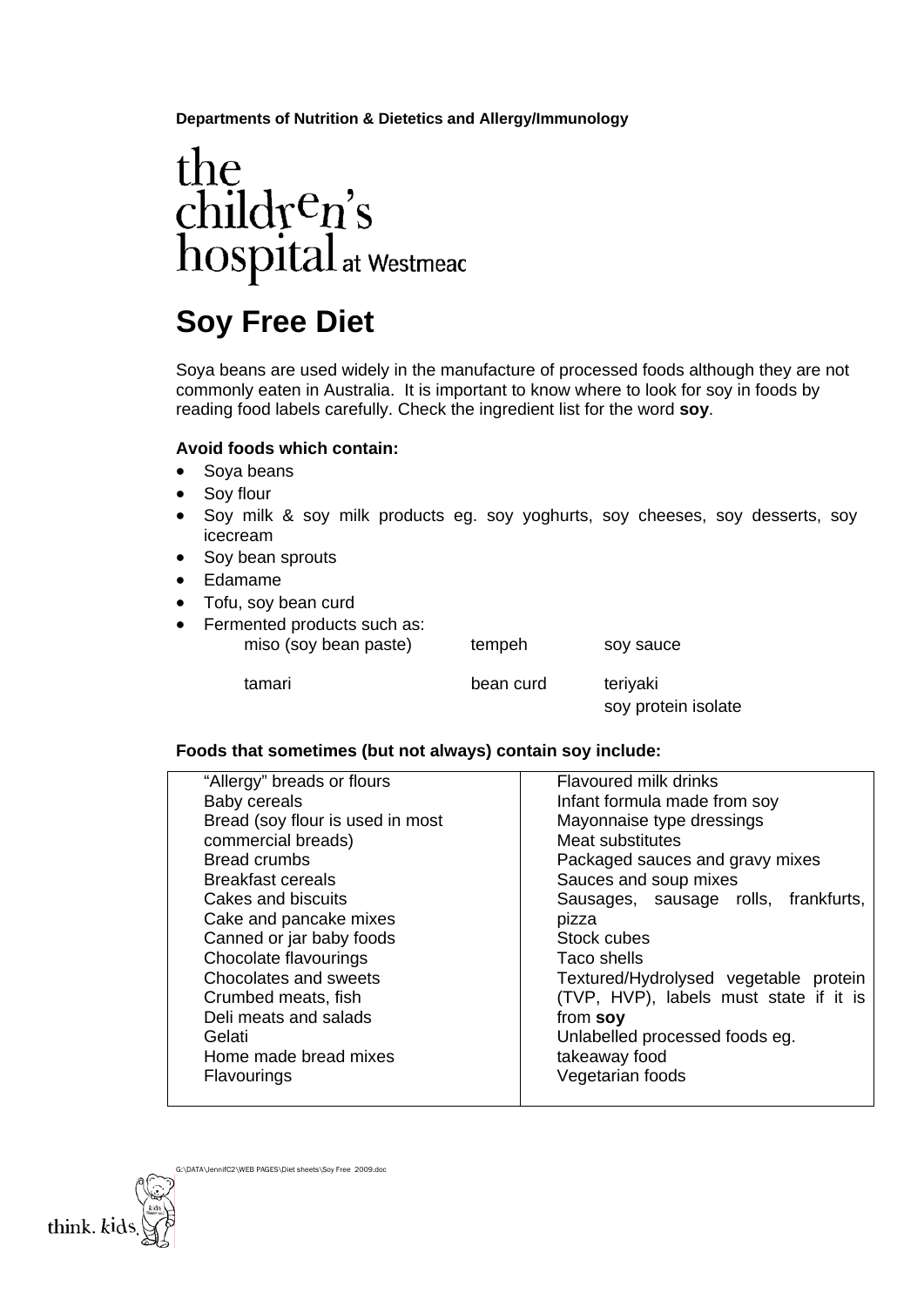**Note:** 

There is no need to avoid soy lecithin No 322. Research studies show that most people with soy allergy can safely eat soy lecithin and soyabean oil.

#### **Soy Free Bread Alternatives**

Most breads are made with a starter containing soy. This can make avoiding soy very difficult to do. Options for soy free breads are:

- Home-made using a breadmaker and allowed flours
- Check your local baker, greengrocer, delicatessen or supermarket for soy free breads
- **Crumpets**
- Many flat breads eg Lebanese or Indian bread, wraps, mountain breads

#### **Soy milk substitutes**

| Instead of:                              | <b>Use</b>                                              |
|------------------------------------------|---------------------------------------------------------|
| Soy milk infant formula for a child less | Breast milk, cow's milk formula, hydrolysed formula or  |
| than one year of age. NB rice drink is   | amino acid formula. Speak with a medical professional   |
| NOT suitable for a child less than 1     | to choose the right one based on your child's diagnosis |
| year.                                    |                                                         |
|                                          |                                                         |
| Soy drink for a child over one year of   | Cow's milk - choose one with more than 120mg calcium    |
| age NB rice drink is NOT suitable for    | /100mls milk                                            |
| a child less than one year.              | Rice drink – choose one with more than 120mg calcium    |
|                                          | /100mls rice drink                                      |
|                                          | Speak with a medical professional to choose the right   |
|                                          | one based on your child's diagnosis                     |
| Soy yoghurt                              | Cow's milk yoghurt                                      |
| Soy cheese, soy sour cream               | Cow's milk cheese, and sour cream                       |
| Soy ice cream                            | Cow's milk ice cream, sorbet, gelato                    |

#### **Calcium**

Cow's milk and dairy products or soy drinks are the main source of calcium in our diet. When it isn't possible to use cow's milk or soy milk it is essential to make sure your child gets it from other sources.

Daily calcium requirements are:

|               | <b>CHILDREN</b>   | <b>BOYS</b>        | <b>GIRLS</b>       |
|---------------|-------------------|--------------------|--------------------|
| $1 - 3$ years | 500 <sub>mg</sub> |                    |                    |
| $4 - 8$ years | 700 <sub>mg</sub> |                    |                    |
| $9 - 13$ yrs  |                   | $1000 - 1300$ mg   | $1000 - 1300$ mg   |
| $14 - 18$ yrs |                   | 1300 <sub>mg</sub> | 1300 <sub>mg</sub> |

Ref: Nutrient Reference Values for Australia and New Zealand, 2006

### the children's hospital at Westmear

Corner Hawkesbury Road and Hainsworth Street Locked Bag 4001 Westmead NSW 2145 Tel +61 2 9845 0000 Fax +61 2 9845 3489